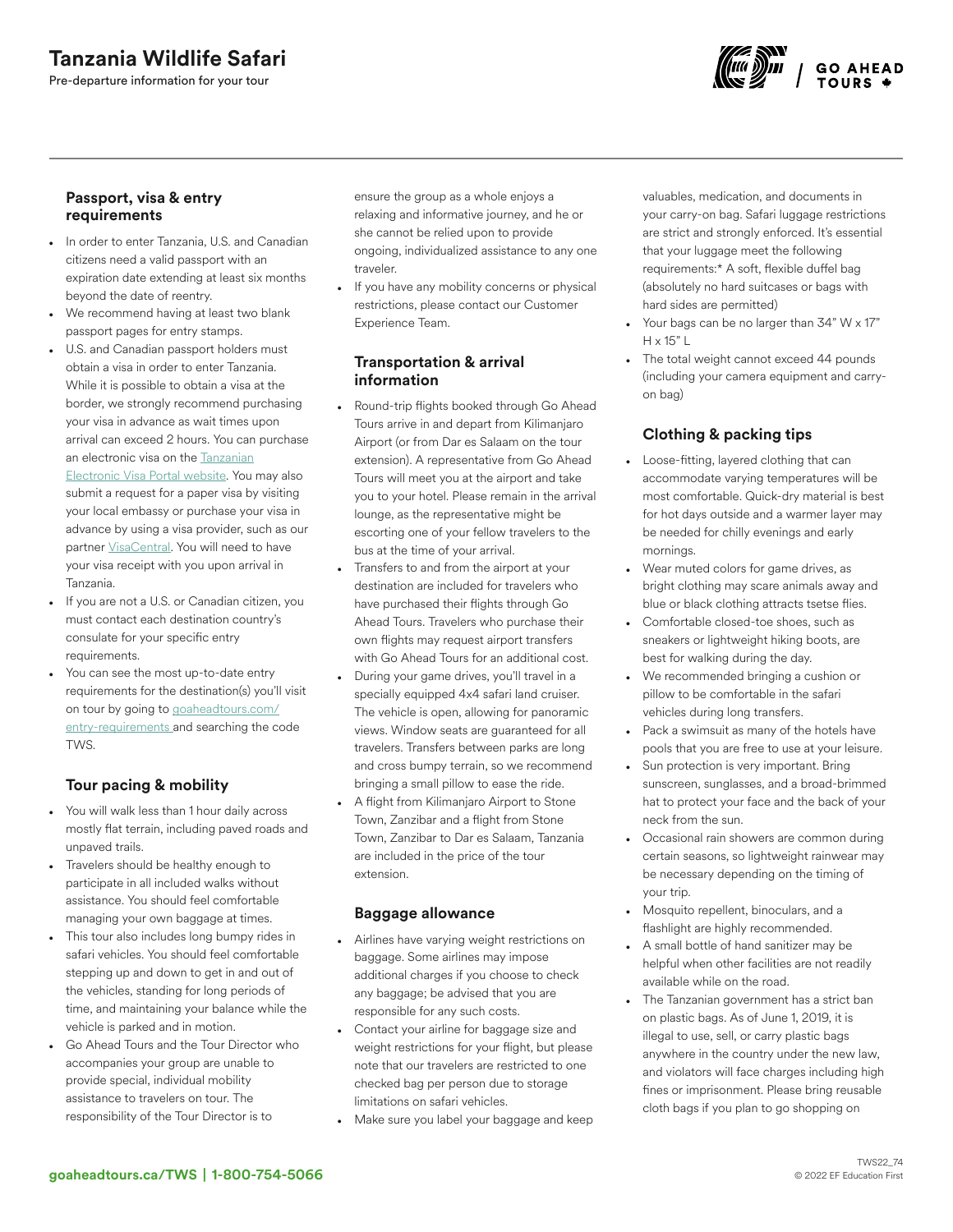## Tanzania Wildlife Safari

Pre-departure information for your tour



tour, and do not pack any plastic bags, including small resealable bags.

#### Health

- At least 60 days prior to departure, check with your doctor or healthcare provider for the latest updates and entry requirements, or visit the Center for Disease Control and Prevention website at [cdc.gov](https://www.cdc.gov/).
- Local governments may require proof of a yellow fever vaccination (often referred to as a yellow card) or a statement of medical exemption from the vaccine. This is only required of travelers arriving from a country with a risk of yellow fever virus transmission (Please note: This does not include the U.S. or Canada). Visit [cdc.gov/yellowfever](https://www.cdc.gov/yellowfever) for more information.
- Drink bottled water only. Refrain from ingesting tap water, including when brushing your teeth.
- Avoid eating fresh fruits and vegetables unless they're cooked or washed in clean water and peeled.
- Travelers should be prepared for exposure to the elements including intense heat, sun, and rain.
- Bring a small first aid kit, including antacids, anti-diarrhea medication, motion sickness medication, and any prescription medications in your carry-on bag.
- If you have medication that you take daily, be sure you have enough for each day of the tour and any possible delays encountered.
- If you have dietary restrictions and/or food allergies please notify Go Ahead Tours at least 30 days prior to your departure by logging in to your account and updating your traveler info. To update this information closer to your departure date, please call our Customer Experience Team.
- You can see the most up-to-date entry requirements for the destination(s) you'll visit on tour by going to [goaheadtours.com/](/entry-requirements?tourCode=TWS) [entry-requirements](/entry-requirements?tourCode=TWS) and searching the code TWS.

#### **Cuisine**

• Spicy foods are common in Tanzania, and many dishes are infused with coconut milk. Meals consist of maize, tender grilled meats,

maize porridge, and local vegetables. Most restaurants offer curries and other South Asian cuisine brought over by the many Indian immigrants.

### Electricity & air conditioning

- Tanzania operates on 220-240 volts and uses a Type G plug with three large, flat pins.
- We recommend packing a universal adapter, as well as a voltage converter if you plan on using your own hairdryer or other device without a built-in converter.
- Not all of the hotels on this tour will have air conditioning.
- Your hotels may provide hairdryers, irons, and other small appliances. However, these amenities cannot be guaranteed.
- Power outages are common. In some of the camps, power is turned off in the late afternoon as well as in the early morning.

#### **Connectivity**

- Wi-Fi is available in some hotels, though charges may apply.
- There is no Wi-Fi on any of the motor coaches or safari vehicles.
- Please contact your mobile service provider for information on roaming charges.

#### Time zones

- Tanzania is three hours ahead of Greenwich Mean Time (GMT) and eight hours ahead of Eastern Time (ET). Tanzania does not observe Daylight Saving Time.
- From November through March, when it's noon in New York, it's 8pm on tour. From April through October, when it's noon in New York, it's 7pm on tour.

#### **Currency**

- You'll use the Tanzanian shilling on tour.
- Please note, travelers cannot export more than \$5,000 in Tanzanian shillings from Tanzania.
- We recommend that you carry as little local cash as possible as well as small amounts of U.S. dollars (only crisp bills printed in 2004 or later).
- Major North American credit cards are

accepted but can be difficult to use in remote locations (Visa is the most widely accepted).

- International banks and businesses primarily accept debit and credit cards that work with the EMV chip system. If you do not already have at least one debit or credit card with a chip in it, we strongly recommend requesting one from your bank prior to your tour.
- We suggest that you inform your bank and credit card company of your travel plans, so that they won't confuse your international purchases for fraudulent charges.

## Tipping

- At the conclusion of your tour, it's customary to offer your driver/guide a gratuity in USD. We recommend tipping \$8USD to \$10USD per person per day.
- If applicable, we also recommend \$2USD per local guide.
- Tips can only be paid in cash.
- Gratuities for baggage handling are included in the price of your tour.
- You can also expect to be solicited for tips from the hospitality and restaurant staff that you encounter. Leaving as little as \$1USD is greatly appreciated, although tipping is entirely at your discretion.

## Tour Director

• Your guide for this tour will be different than a typical Tour Director. You will be met by a representative from Go AheadTours upon arrival and will then meet your guide the morning of your first full day on tour. He or she will act as both your tour guide and driver for the duration of your tour.

## Shopping

- You will have the opportunity to shop for local handicrafts, such as wood carvings and textiles, at outdoor markets and roadside stalls. Some lodges will have boutiques on the premises as well.
- Prices at most markets are negotiable, so don't be afraid to bargain—it's a great way to strike up a conversation with a local.